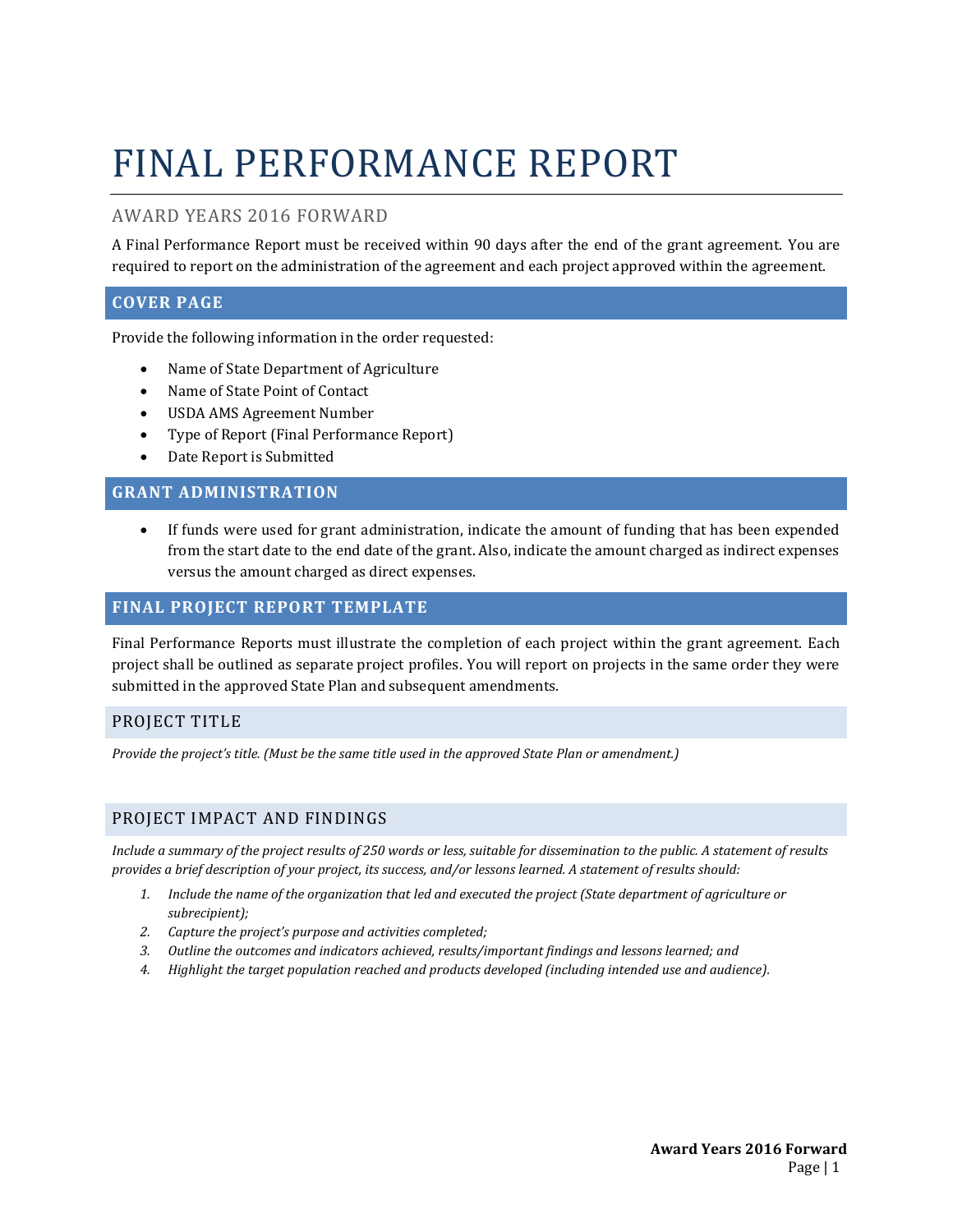#### **FOR EXAMPLE:**

ABC State University improved protocol of integrated management of bacterial spot in tomatoes through focusing on the tomato seedling production stage and educating growers on best management practices. Researchers tested 240 processing and fresh market lines of tomato varieties in addition to 93 wild species for each variety's resistance to bacterial spot. At the test's conclusion, it was possible for researchers to obtain data sufficient to identify accessions and lines with elevated resistance to X. gardneri (the cause of bacterial spot) through expanded greenhouse screening. These results were disseminated to tomato transplant producers via comprehensive vegetable disease fact sheets that were posted online and which have been viewed over 1,700 times by 223 unique visitors. Furthermore, approximately 270 stakeholders were presented with project information at two field nights, two tomato disease workshops, and at a symposium.

## BENEFICIARIES

**Number of project beneficiaries**: Enter Number of Project Beneficiaries

## ACTIVITIES PERFORMED

#### **OBJECTIVES**

*Provide the approved project's objectives.* 

| #      | Objective | Completed? |       |
|--------|-----------|------------|-------|
|        |           | <b>Yes</b> | $No*$ |
|        |           |            |       |
| ി<br>∼ |           |            |       |
| n<br>J |           |            |       |
| 4      |           |            |       |

*\*If no is selected for any of the listed objectives, you must expand upon this in the challenges and lessons learned sections.*

## ACCOMPLISHMENTS

*List your accomplishments for the project's period of performance, including the impact they had on the project's beneficiaries, and indicate how these accomplishments assist in the fulfillment of your project's objective(s), outcome(s), and/or indicator(s).*

| Accomplishment/Impact | Relevance to Objective, Outcome, and/or<br>Indicator |
|-----------------------|------------------------------------------------------|
|                       |                                                      |
|                       |                                                      |
|                       |                                                      |
|                       |                                                      |

#### CHALLENGES

*If you experienced any challenges during the project's period of performance, provide a listing of them below. Also, provide the corrective actions you took to address these issues. If you did not attain the approved outcome(s) and indicator(s), provide an explanation in the Corrective Actions column.*

| Challenge | <b>Corrective Actions</b> |
|-----------|---------------------------|
|           |                           |
|           |                           |
|           |                           |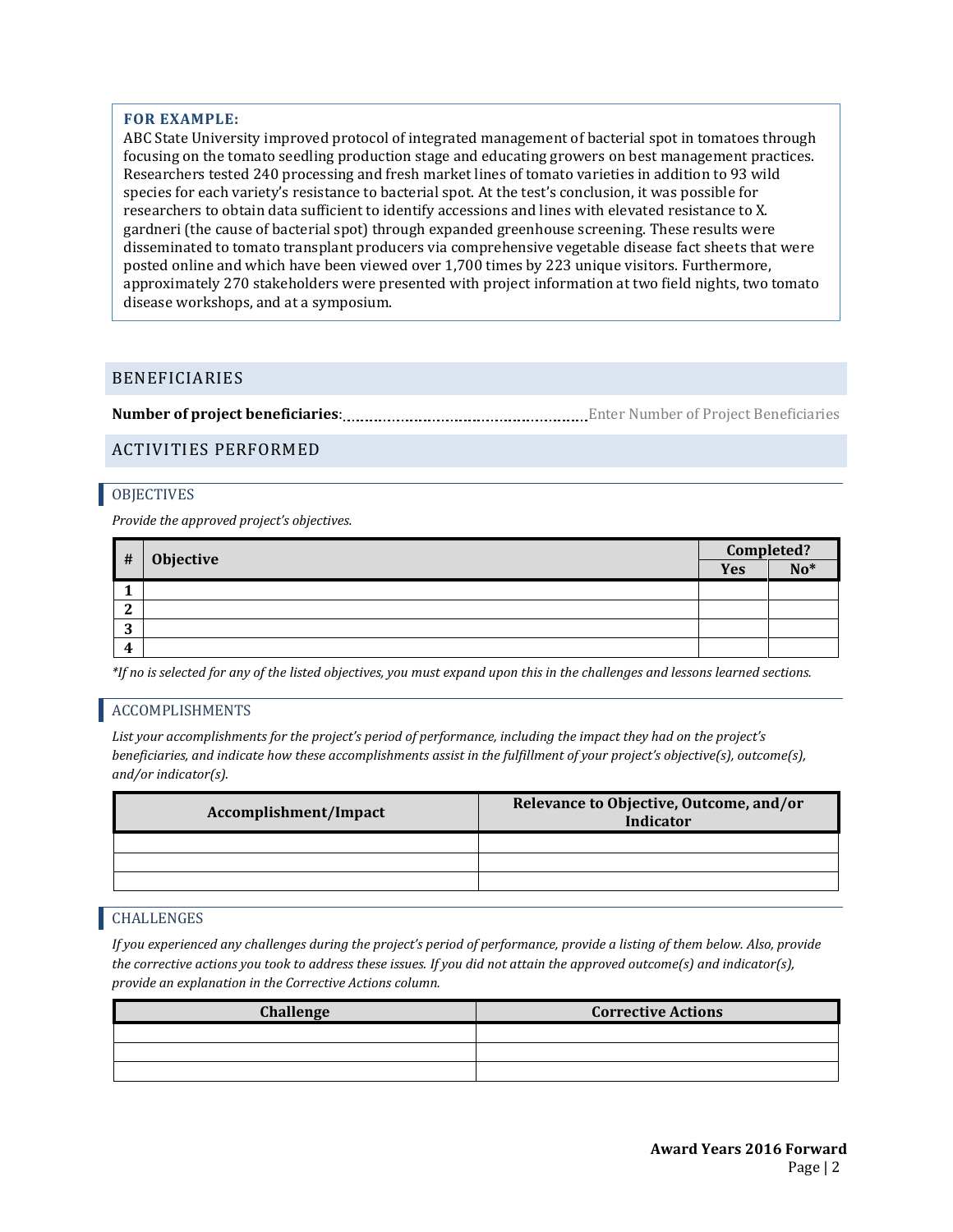#### LESSONS LEARNED

*Provide recommendations or advice that others may use to improve their performance in implementing similar projects.*

#### CONTINUATION AND DISSEMINATION OF RESULTS (IF APPLICABLE)

*Describe your plans for continuing the project (sustainability; capacity building) and/or disseminating the project results.* 

#### OUTCOME(S) AND INDICATOR(S)/SUB-INDICATOR(S)

*Provide the results of the project outcome(s) and indicator(s) as approved in your State Plan and project proposal. The results of the outcome(s) and indicator(s) will be used to evaluate the performance of the SCBGP on a national level.* 

#### OUTCOME MEASURE(S)

*Select the Outcome Measure(s) that were approved for your project.* 

- ☐ **Outcome 1**: Enhance the competitiveness of specialty crops through increased sales
- ☐ **Outcome 2**: Enhance the competitiveness of specialty crops through increased consumption
- ☐ **Outcome 3**: Enhance the competitiveness of specialty crops through increased access
- ☐ **Outcome 4**: Enhance the competitiveness of specialty crops though greater capacity of sustainable practices of specialty crop production resulting in increased yield, reduced inputs, increased efficiency, increased economic return, and/or conservation of resources
- ☐ **Outcome 5**: Enhance the competitiveness of specialty crops through more sustainable, diverse, and resilient specialty crop systems
- □ **Outcome 6**: Enhance the competitiveness of specialty crops through increasing the number of viable technologies to improve food safety
- ☐ **Outcome 7**: Enhance the competitiveness of specialty crops through increased understanding of the ecology of threats to food safety from microbial and chemical sources
- ☐ **Outcome 8**: Enhance the competitiveness of specialty crops through enhancing or improving the economy as a result of specialty crop development

## OUTCOME INDICATOR(S)

*Provide the indicator approved for your project and the related quantifiable result. If you have multiple outcomes and/or indicators, repeat this for each outcome/indicator.*

## DATA COLLECTION

*Explain what data was collected, how it was collected, the evaluation methods used, and how the data was analyzed to derive the quantifiable indicator.*

#### CONTACT PERSON

|                      | Enter Contact First and Last Name |
|----------------------|-----------------------------------|
|                      | Enter Phone Number                |
| <b>Email Address</b> | Enter Email Address               |

FEDERAL PROJECT EXPENDITURES TO DATE